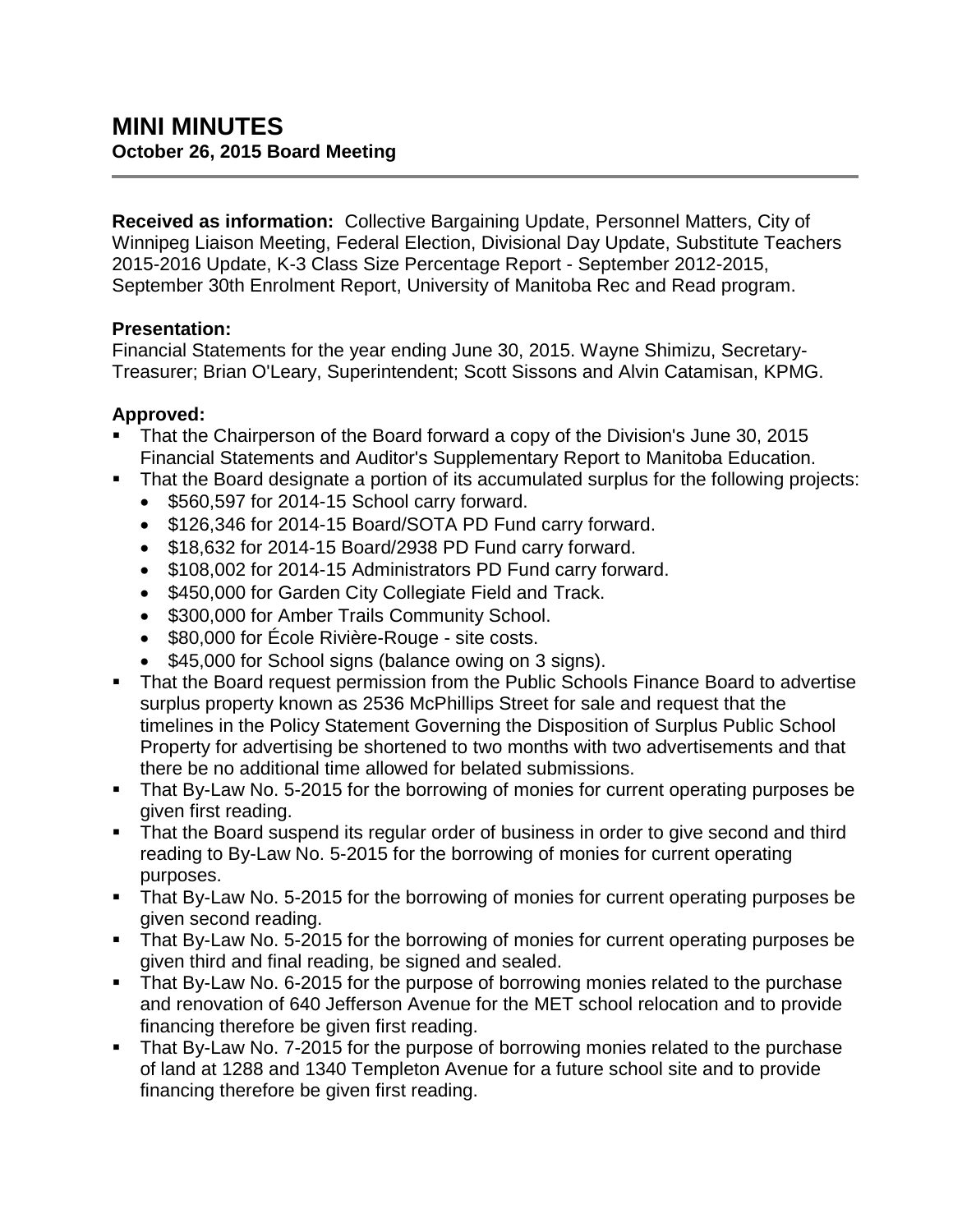- That the Board congratulate Assistant Superintendent Lydia Hedrich on receiving the Manitoba Band Association "2015 Outstanding Administrator" award in recognition of her outstanding support for music education.
- That the Board send letters of congratulations to Kevin Lamoureux, Winnipeg North and Mary Ann Mihychuk, Kildonan – St. Paul on their recent election.

# **Approved for Payment:**

- Invoice No. W-2015-186 for the R.F. Morrison addition project in the amount of \$5,496.75 be paid to M. Block & Associates.
- **IDED** Invoice No. W-2015-187 for the R.F. Morrison addition project in the amount of \$1,417.50 be paid to M. Block & Associates.
- Certificate of Payment No. 1 for the R.F. Morrison addition project in the amount of \$157,270.65 be paid to Gardon Construction Ltd.
- 7.5% Statutory Holdback on Certificate of Payment No. 1 for the R.F. Morrison addition project in the amount of \$12,144.45 be paid to the Seven Oaks School Division/Gardon 457 account.
- Invoice No. W-2015-205 for the new Ecole Rivière-Rouge project in the amount of \$698.25 be paid to M. Block & Associates.
- Certificate of Payment No. 5 for the École Rivière-Rouge project in the amount of \$1,357,623.83 be paid to Parkwest Projects Ltd.
- 7.5% Statutory Holdback on Certificate of Payment No. 5 for the École Rivière-Rouge project in the amount of \$104,835.82 be paid to the Seven Oaks School Division/Parkwest Projects account.
- Invoice No. 13736 for the Amber Trails School project in the amount of \$8,945.84 be paid to Canada Green Building Council.
- Invoice No. 971 for the École Rivière-Rouge project in the amount of \$2,257.50 be paid to QCA Building Envelope Ltd.
- Invoice No. 1020 for the École Rivière-Rouge project in the amount of \$787.50 be paid to QCA Building Envelope Ltd.
- Invoice No. 114682 for the Amber Trails School project in the amount of \$9,322.50 be paid to Ambrosie Lighting Services Ltd.
- Certificate of Payment No. 23 for the Amber Trails School project in the amount of \$105,297.62 be paid to Bockstael Construction Ltd.
- 7.5% Statutory Holdback on Certificate of Payment No. 23 for the Amber Trails School project in the amount of \$8,131.09 be paid to the Seven Oaks School Division/Bockstael Construction account.
- Certificate of Payment No. 24 for the Amber Trails School project in the amount of \$75,505.94 be paid to Bockstael Construction Ltd.
- 7.5% Statutory Holdback on Certificate of Payment No. 24 for the Amber Trails School project in the amount of \$5,830.57 be paid to the Seven Oaks School Division/Bockstael Construction account.
- Statutory Holdback in the amount of \$34,993.55 plus taxes and accumulated interest in relation to the Amber Trails School project be paid to Bockstael Construction Ltd.
- Invoice No. 3500 for the MET School relocation project in the amount of \$194.25 be paid to Landmark Planning & Design Inc.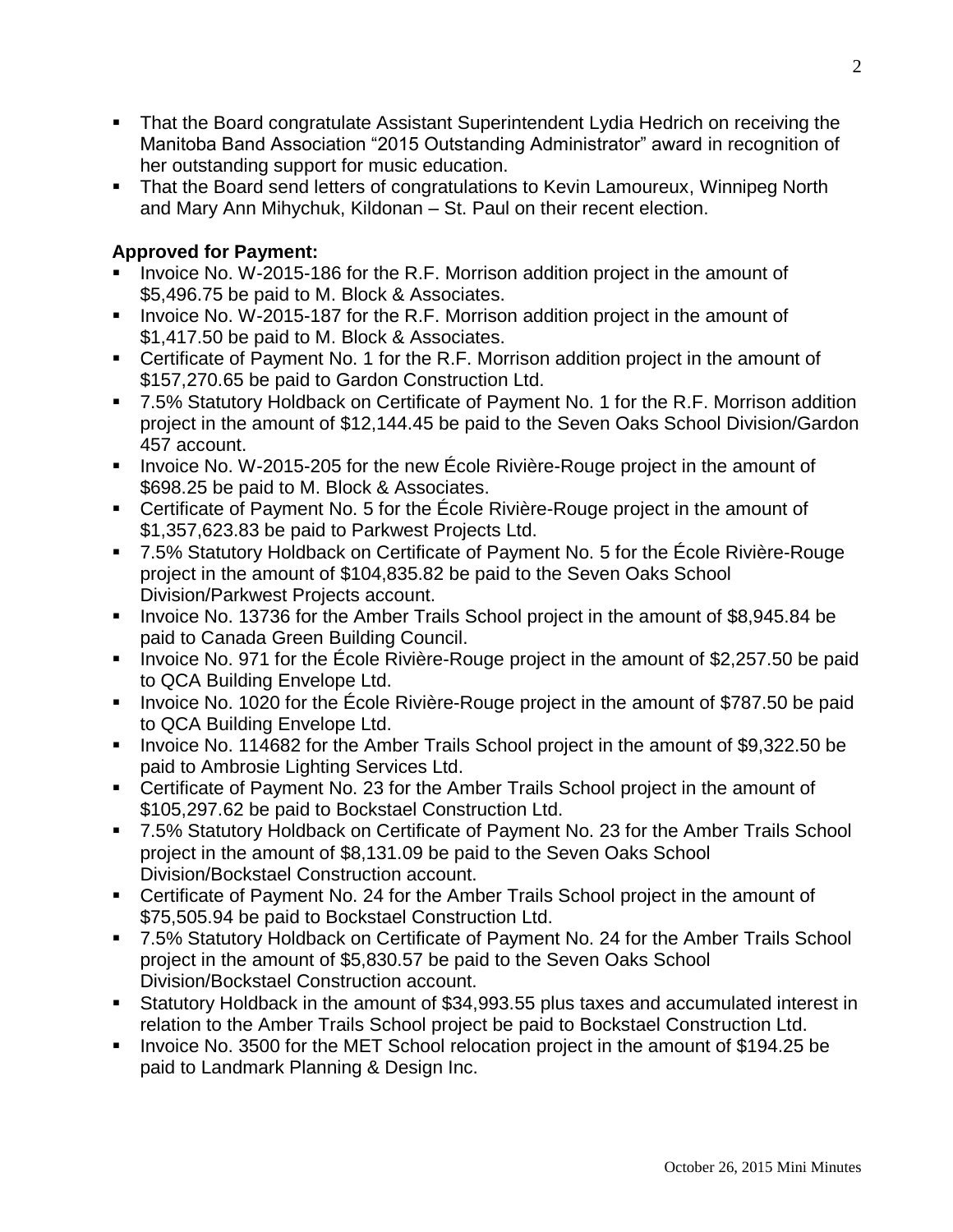- Certificate of Payment No. 4 for the Maples Collegiate Science Lab upgrade project in the amount of \$125,642.32 be paid to Marrbeck Construction Ltd.
- 7.5% Statutory Holdback on Certificate of Payment No. 4 for the Maples Collegiate Science Lab upgrade project in the amount of \$9,702.11 be paid to the Seven Oaks School Division/Marrbeck account.
- Certificate of Payment No. 22 for the Maples Collegiate Commons addition project in the amount of \$9,663.13 be paid to Bockstael Construction Ltd.
- Cheques #2160571 to #2161021, and #992 to #1010, US cheques #216014 to #216030, direct deposits #20161073 to #20162217, and pre-authorized debits #2016040 to #2016082 in the amount of \$10,738,508.32 be approved.

## **Conference Reports**

- Anna Mangano, Principal, A.E. Wright Community School. AERA: Toward Justice, Culture, Language and Heritage in Education Research and Praxis, April 16 to 20, 2015 - Chicago, Illinois.
- Jennifer McGowan, Student Services Coordinator, BZERC. Closing the Gap Assistive Technology, October 14 to 16, 2015 - Minneapolis, Minnesota.

## **Correspondence Received:**

- Justin Remple, Labour Relations Consultant, Manitoba School Boards Association. Payment for MUST Fund cases: MF2015-14, MF2015-15, MF2015-16.
- MSBA Region 5 and 6 Meeting. Saturday, October 31, 2015 9:30 a.m. to 3:30 p.m., Norwood Hotel.
- Fall Professional Development Session. For School Board Trustees and Senior Administrators. December 2 and 3, 2015 - Victoria Inn - Brandon, Manitoba.
- 2014-15 Budget Variance Report.
- James Allum, Minister of Education. Proclamation Manitoba School Library Day.
- Craig Bachynski, Number Ten Architectural Group. Elwick Elevator and Renovation Change Order # 24.
- Melissa McAlister, Prairie Architects Inc. Maples Collegiate science lab renovation Change Order #6.
- Lindsay Oster, Prairie Architects Ltd. École Rivière-Rouge Change Order #12.
- Jamie Kozak, Principal Architect, Prairie Architects Inc. R.F. Morrison addition Change Order #4.
- Andrea Lawson, Project Leader, Public Schools Finance Board. Request for Proposal for Building Commissioning Services, Collegé Garden City Collegiate, Major Addition and Renovation.
- James Allum, Minister of Education. Respect in School (RIS) on-line curriculum training program available to all public schools at no cost for the 2015-2016 school year.
- Darryl Gervais, Director, Manitoba Education and Advanced Learning. Grade 9 to 12 Arts Education Framework documents.
- Darryl Gervais, Director, Manitoba Education and Advanced Learning. My Child in the Middle Years: A Parent Resource (Website).
- Darryl Gervais, Director, Manitoba Education and Advanced Learning. Provincial Assessment Document Updates: Provincial Report Card Policy, Business Requirements Document and Parent Brochures.